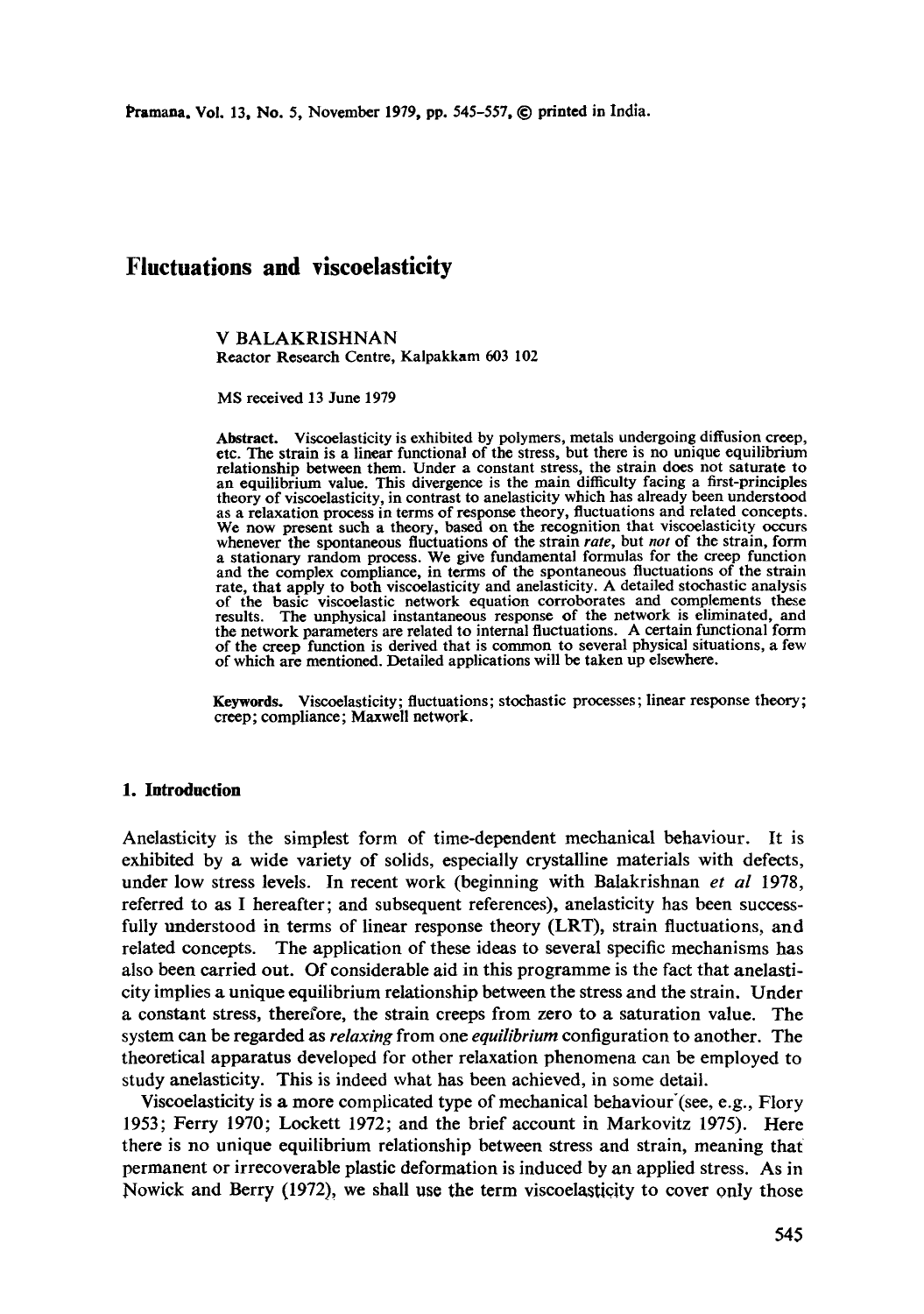cases in which the stress-strain relationship continues to be linear.\* A host of materials under diverse conditions display viscoelasticity. Polymers provide a prime example. Diffusion creep in metals at high temperatures is another. The chief difficulty in a fundamental theoretical analysis of viscoelasticity is that the system does *not* approach a new equilibrium state once it is perturbed from its initial equilibrium by an applied stress. Typically, a constant stress applied for a time  $t$  produces a strain that becomes proportional to  $t$  for large values of  $t$ . (However, in many instances, new mechanisms begin to operate as  $t$  is increased further, causing the strain to saturate ultimately. An example is the formation of cross links that inhibit the indefinite extension of long-chain molecules in polymers. We shall not be concerned with this sort of reversion to anelasticity.) It is the unbounded growth of the strain in viscoelastic creep that we tackle in this paper from a fundamental point of view.

It is helpful to state first the basic strategy that enables the problem to be brought under control. LRT relates the average strain under an applied stress to the autocorrelation of the strain in the *absence* of the applied stress, i.e., to the spontaneous fluctuations of the strain. If therefore  $\langle \epsilon(t) \rangle \sim t$  for large values of t, it is clear intuitively that  $\langle \epsilon^2(t) \rangle_0$  is also  $\sim t$  in this limit, where the subscript zero stands for zero applied stress. *(Recall the behaviour of the position of a particle undergoing Brownian*  motion.) Therefore the spontaneously fluctuating strain is not a stationary random variable, and one cannot define its power spectrum in the usual manner. On the other hand, this does not preclude the possibility that the strain *rate* may be a stationary random variable, with a well-defined power spectrum, like the velocity of a Brownian particle. One aims, therefore, at writing all formulas for the strain response in terms of the equilibrium fluctuations of the strain rate. The strain itself is an integral of a stationary random process. In other words, it is a process with stationary increments (Stratonovich 1963). This identification aids a stochastic analysis of the stress-strain relation for the basic viscoelastic network, the Maxwell model. Such an analysis corroborates and complements the LRT approach.

We develop our theory as follows. The notation is that of I. In  $\S$  2, we obtain formulas for the strain response to a static stress (the creep function) and to a dynamic stress (the complex compliance) in forms that are valid *for both viscoelasticity and anelasticity.* In  $\S$ 3, we analyse the constitutive relation of the Maxwell model as a stochastic equation in which random stress fluctuations drive the strain fluctuations. The autocorrelation of the strain rate can be calculated from this equation. When fed into the general formulas from LRT, the creep function of the Maxwell network is recovered. This verifies the validity of the formulas. We show further that the instantaneous or elastic response, an unphysical feature of the Maxwell model, is eliminated by our analysis. Not only do we relate the dissipative element of the network to the spontaneous fluctuations of the stress (the fluctuation-dissipation theorem), but also the reactive element. In terms of the stress relaxation function, we show that these results amount to a ' renormalisation ' of the relaxation time. This is dictated by the necessarily retarded nature of the response. In  $\S 4$ , we derive a specific form for the creep function and the corresponding compliance. Different physical examples are cited to suggest that this form is rather general, in that it is common to a variety of problems. More detailed applications will be taken up separately.

<sup>\*</sup>The plastic behaviour of main interest in metallurgy generally involves a highly *non-linear* stressstrain functional relationship. Evidently (linear) viscoelasticity must be fully understood before a similar first-principles theory of plasticity is attempted.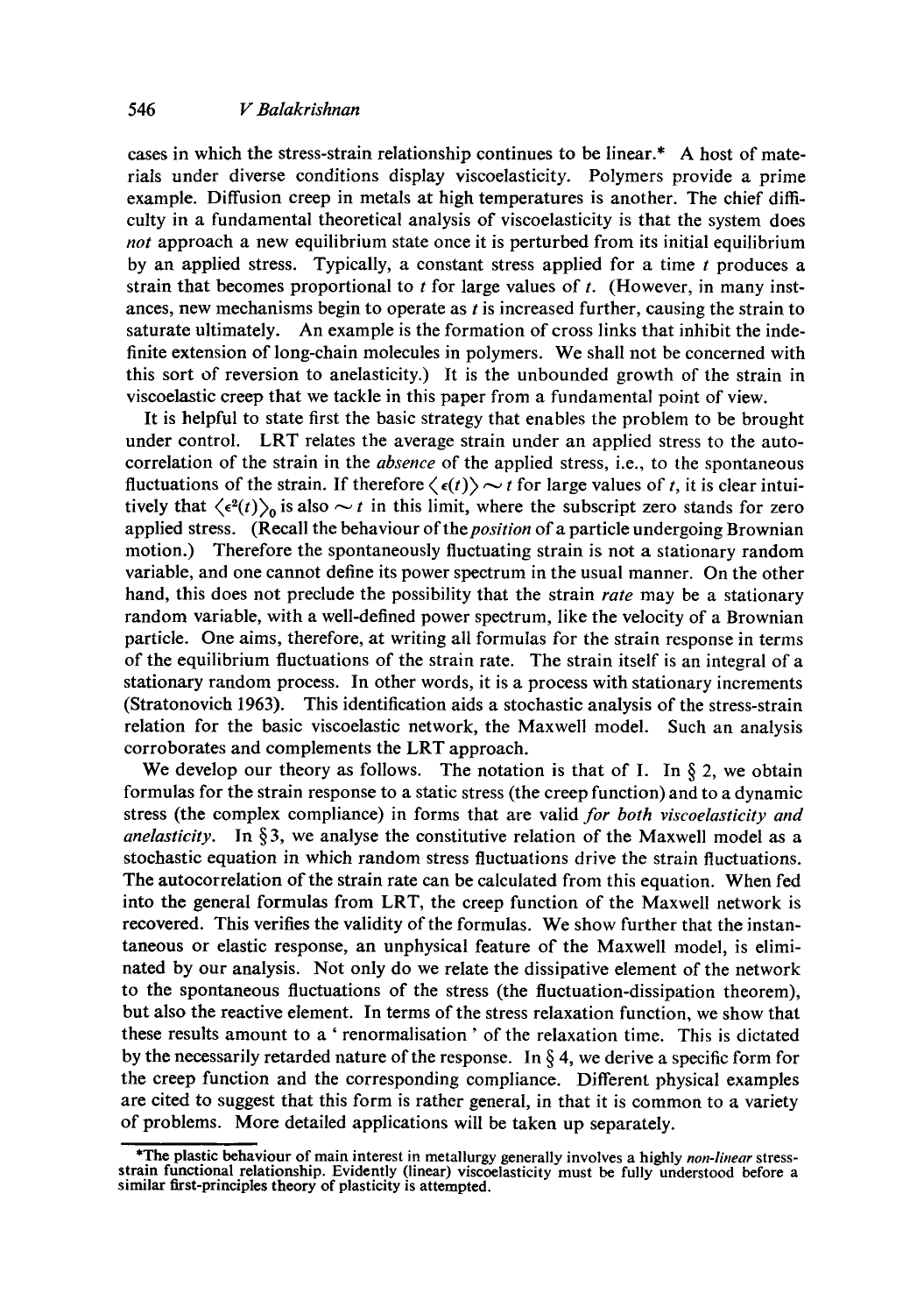## **2. Formulas for the creep function and compliance**

To keep the notation simple, we restrict ourselves to a single component  $\sigma$  of a homogeneous stress and the corresponding strain component  $\epsilon$ . Generalisation to include spatial inhomogeneity and the tensor nature of the variables is possible as in the case of anelasticity (Balakrishnan 1978a). The most general linear relation between  $\sigma$ and  $\epsilon$  is then

$$
\epsilon(t) = \int\limits_{-\infty}^{t} dt' \psi(t-t') \dot{\sigma}(t'). \qquad (1)
$$

The creep function  $\psi(t)$  is the material property that we are primarily interested in. It is the strain response to a unit applied stress  $\theta(t)$ . The complex compliance  $J(\omega)$ describes the response to a sinusoidal applied stress of frequency  $\omega$ . It is easily shown that

$$
J(\omega) = -i\omega \,\overline{\psi}(\omega),\tag{2}
$$

where  $\bar{\psi}(\omega)$  is the analytic continuation to  $s=-i\omega$  of the Laplace transform of  $\psi(t)$ .

We now write down some of the results of paper I concerning anelasticity. Subsequently we shall generalise them to cover viscoelasticity as well. At  $t=-\infty$ , let the system be described a time-independent Hamiltonian  $H_0$ . Equilibrium averages  $\langle \rangle_0$  are determined by the corresponding density matrix. In the presence of the applied stress  $\sigma_{ext}(t)$ , the Hamiltonian becomes

$$
H = H_0 - V \epsilon \, \sigma_{\text{ext}}(t),\tag{3}
$$

where V is the volume of the material. LRT, *together* with the assumption that the fluctuating strain is stationary in equilibrium, yields

$$
\psi(t) = \beta V \left[ \left\langle \epsilon^2 \right\rangle_0 - \left\langle \epsilon(0) \epsilon(t) \right\rangle_0 \right], (\beta = 1/k_B T), \tag{4}
$$

oO and also  $J(\omega) = \beta V [\langle \epsilon^2 \rangle_0 + i\omega \int dt \langle \epsilon(0) \epsilon(t) \rangle_0 \exp(i\omega t)].$  (5) **o** 

The solution in any particular instance then reduces to the evaluation of the equilibrium autocorrelation  $\langle \epsilon(0) \epsilon(t) \rangle_0$ . If a stochastic approach is adopted for modelling the fluctuating strain  $\epsilon(t)$ , it may be more convenient to work with the associated power spectrum. This is defined as

$$
S(\epsilon; \omega) = 2 \int_{-\infty}^{\infty} dt \langle \epsilon(0) \epsilon(t) \rangle_0 \exp(i\omega t).
$$
 (6)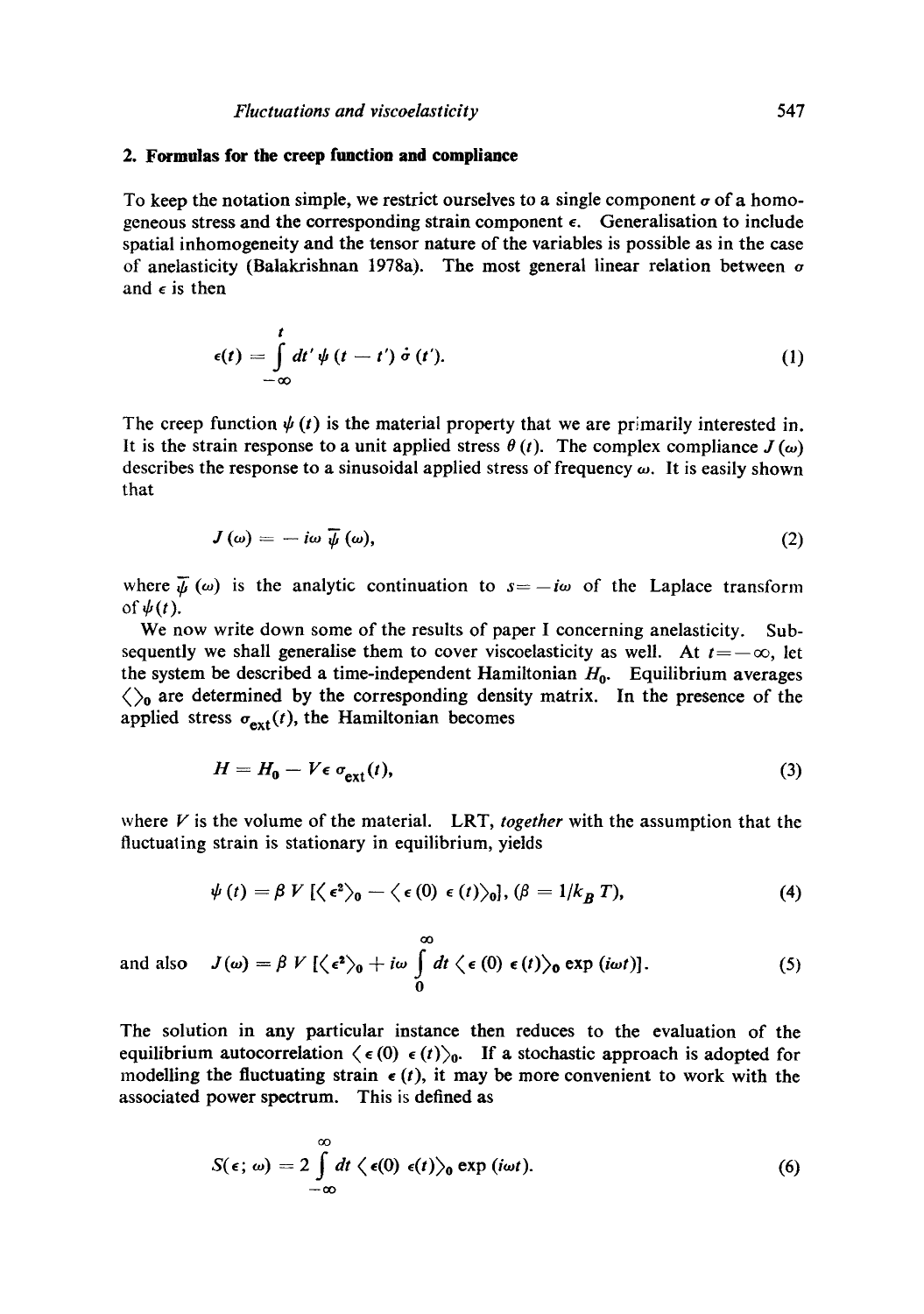One can then show that the creep function in (4) has the alternative representation

$$
\psi(t) = (\beta V/\pi) \int_{0}^{\infty} d\omega \ S(\epsilon; \omega) \sin^2(\omega t/2).
$$
 (7)

It is evident that

$$
\operatorname{Im} J(\omega) = \frac{1}{4} \beta V \omega S(\epsilon; \omega) \ (\omega \text{ real}). \tag{8}
$$

This fluctuation-dissipation relationship, together with the dispersion relation obeyed by  $J(\omega)$  by virtue of causality, leads to the spectral representation

$$
J(\omega) = (\beta V/4\pi) \int_{-\infty}^{\infty} d\omega' \, \omega' \, S(\epsilon; \, \omega')/(\omega' - \omega - i0). \tag{9}
$$

(See paper I for details. The boundary value prescription in (9) and in (16) below arises because  $J(\omega)$  is a retarded response function.) As they stand, these formulas apply only to anelasticity. We seek to modify them so as to allow for viscoelastic behaviour. The results will continue to be valid for anelasticity as well.

At first sight, it might appear that a linearly time-dependent creep function is easy to produce, as an *approximation* to anelastic behaviour itself. Let us take the phenomenological Maxwell network as a concrete example. A spring of modulus  $E$  is put in series with a Newtonian dashpot of viscosity  $\eta$ . A stress  $\sigma_{ext}$  is applied to the network. For the spring,  $\sigma_{ext} = E \epsilon$ . For the dashpot,  $\sigma_{ext} = \eta \dot{\epsilon}$ . Since the stress is the same across both elements while the strains, i.e., the extensions, add up, it is easy to see that the network equation is

$$
\dot{\epsilon} = \sigma_{\text{ext}}/\eta + \dot{\sigma}_{\text{ext}}/E. \tag{10}
$$

The creep function for this network is therefore

$$
\psi(t) = 1/E + t/\eta. \tag{11}
$$

The first term represents the instantaneous or elastic response due to the spring. Let us now see how such a functional form could arise from microscopic considerations. The elastic response in a crystalline solid is essentially a property of the perfect crystal, or the host material. The time-dependent response is governed by the kinetics of the defect motion in it. Let us write the instantaneous, fluctuating strain as the sum  $\epsilon(t) = \epsilon_h(t) + \epsilon_d(t)$  of the respective contributions, and assume that the two pieces are uncorrelated. Then (4) becomes

$$
\psi(t) = \beta V \left[ \langle \epsilon_h^2(0) \rangle_0 - \langle \epsilon_h(0) \epsilon_h(t) \rangle_0 + \langle \epsilon_d^2 \rangle_0 - \langle \epsilon_d(0) \epsilon_d(t) \rangle_0 \right]. \tag{12}
$$

Note that  $\psi(0)=0$ , implying that there can be no truly instantaneous response. However, the correlation time of  $\epsilon_h(t)$  is expected to be very small, as the fluctuations in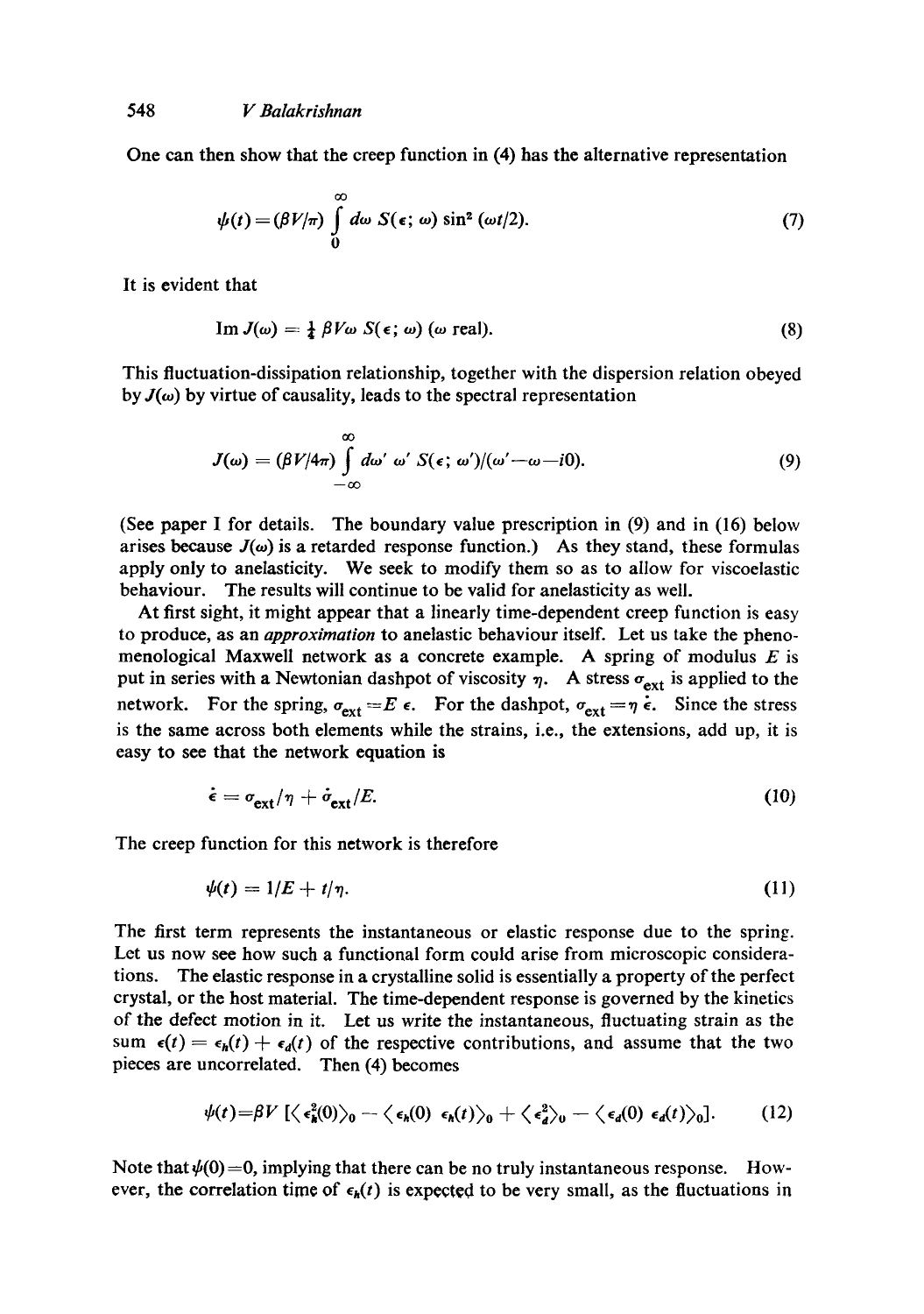$\epsilon_h$  would arise from sources such as the thermal motion of the atoms of the crystal. For all practical purposes, therefore,  $\langle \epsilon_h(0) \epsilon_h(t) \rangle_0$  can be dropped. If we assume also that  $\epsilon_d(t)$  is exponentially correlated, we have

$$
\psi(t) = \beta V \langle \epsilon_n^2 \rangle_0 + \beta V \langle \epsilon_d^2 \rangle_0 [1 - \exp(-t/\tau_a)],
$$
  

$$
\approx \beta V \langle \epsilon_n^2 \rangle_0 + \beta V \langle \epsilon_a^2 \rangle_0 t/\tau_a,
$$
 (13)

correct to first order in  $t/\tau_d$ . The final line in (13) has the form required by (11), although the preceding line describes anelasticity (the strain saturates as  $t \to \infty$ ).

There are two reasons why the above is too facile a solution to the problem. First, viscoelastic behaviour includes cases in which  $\psi(t) \sim t^{\alpha}$  with  $0 < \alpha \leq 1$ . Such nonintegral exponents cannot arise from a power series expansion of  $\exp(-t/\tau_d)$ . But this is not a serious objection, because such exponents can occur in situations requiring a summation over an *infinite* set of correlation times  $\tau_d^{(n)}$ . An example is anelastic relaxation due to the Gorsky effect (Balakrishnan 1978b), where summation over such a set leads to a  $t^{\frac{1}{2}}$  short-time behaviour of  $\psi(t)$ . A more striking example is provided by the theory of stress relaxation in glass (Majumdar 1971). Here the creep function can be shown to have a short-time behaviour proportional to  $t^{\alpha}$  with  $\alpha = 1/3$ , 1/2, or 3/5, depending on the mechanism. The second point is a weightier one. True viscoelasticity is characterised by  $\psi(t) \sim t^{\alpha}$  over a considerable range of t, and not just in the restricted region  $t \leq \tau_d$ . In fact, this behaviour extends to very *large* values of t, unless overridden by other mechanisms, such as cross linking in polymers. We really must deal with this 'run-away' feature.

As already explained, we believe that this feature is intrinsic to the phenomenon of viscoelasticity. In other words, it is our contention that viscoelasticity rather than anelasticity occurs whenever the spontaneous fluctuations of the strain rate, *but not of the strain,* constitute a stationary random process. Fortunately, there is an easy way to modify the results of LRT so as to allow for this circumstance. One need not rederive the formalism from the beginning, although this is possible. It suffices to observe that if  $\epsilon(t)$  does happen to be a stationary random process, its derivative  $\dot{\epsilon}$  (t) is also stationary. The corresponding power spectra are related according to

$$
S(\epsilon; \omega) = S(\epsilon; \omega)/\omega^2. \tag{14}
$$

Here S  $(\epsilon; \omega)$  is defined exactly as in (6), with  $\epsilon$  standing in place of  $\epsilon$ . All we have to do, then, is to substitute this relation in equation (7) for  $\psi$  (*t*). The rest follows, provided some care is exercised. We cannot directly use (14) in (9), for instance; the integral will diverge if we did so.  $J(\omega)$  must be found by going back to the basic equation (2). Let us now write down the new representations for the response functions in terms of the properties of  $\epsilon$  (*t*).

The creep function is given by

$$
\psi(t) = (\beta V/\pi) \int_{0}^{\infty} d\omega S(\epsilon; \omega) (\sin \frac{1}{2} \omega t/\omega)^{2}.
$$
 (15)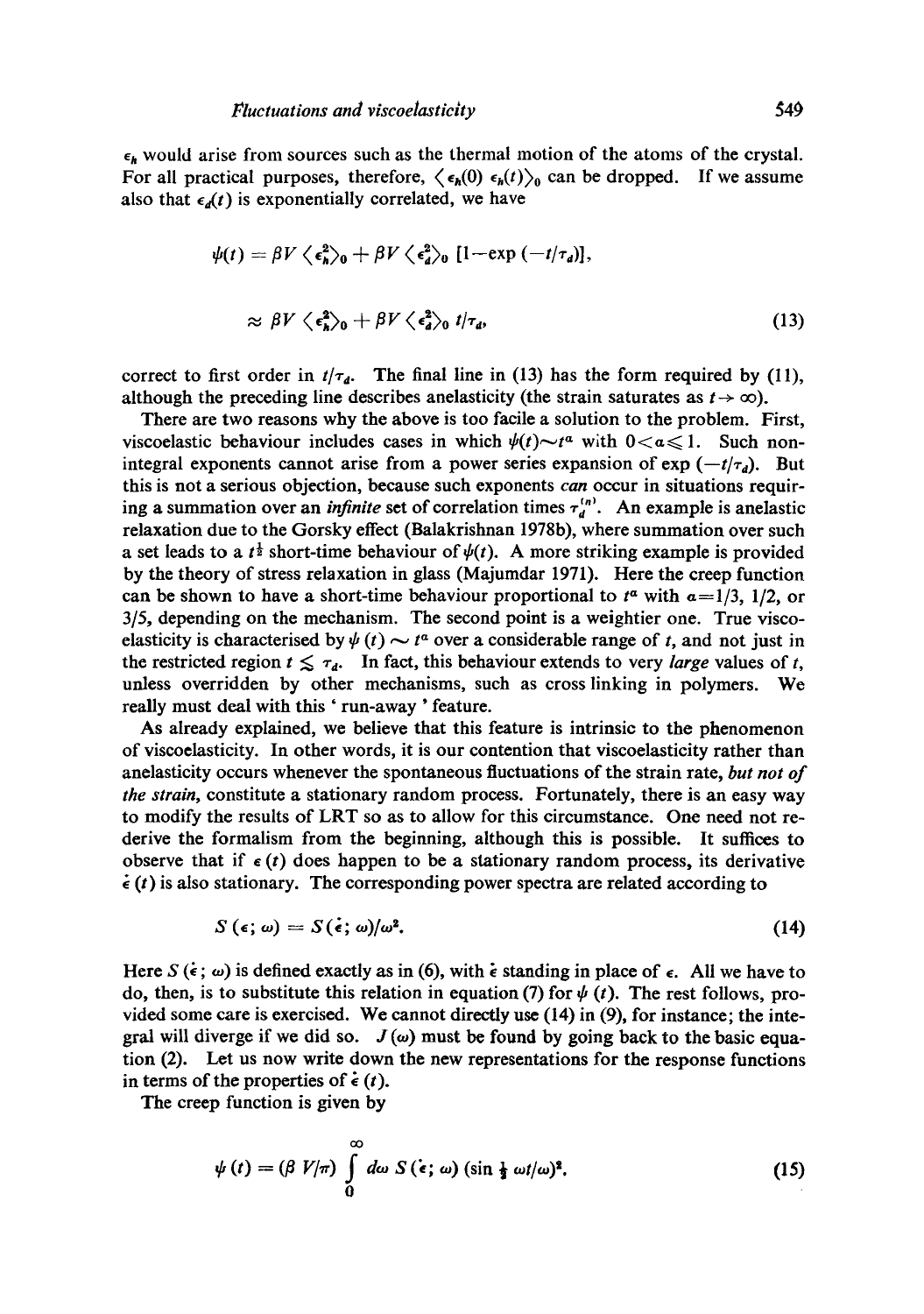Constructing  $\overline{\psi}$  ( $\omega$ ) and using (2), we get after some algebra

$$
J(\omega) = (\beta V/2 \pi) \int_{0}^{\infty} d\omega' S(\dot{\epsilon}; \omega')/[\omega'^2 - (\omega + i 0)^2]. \qquad (16)
$$

Provided  $S(\epsilon; \omega)$  vanishes sufficiently rapidly as  $\omega \to \pm \infty$ , it is not difficult to show that (16) can be written also as

$$
J(\omega) = (\beta V/4\pi \omega) \int_{-\infty}^{\infty} d\omega' S(\epsilon; \omega')/(\omega' - \omega - i 0). \qquad (17)
$$

Formula (15) and the spectral representation (17) supplant (7) and (9) respectively. They are actually of wider applicability than the latter equations. They remain valid even when  $\epsilon(t)$  is *not* a stationary random variable in equilibrium, in which case  $S(\epsilon; \omega)$  cannot be defined and (7) and (9) make no sense. In a similar fashion, the fluctuation-dissipation theorem is

$$
\text{Im } J(\omega) = (\beta V/4 \omega) S (\dot{\epsilon}; \omega). \tag{18}
$$

Besides (15), there is another, equivalent representation for  $\psi(t)$ ; this turns out to be the most convenient one for practical applications. In addition, it is an expression in the time domain, and is therefore a generalisation of (4). The desired representation is found by substituting the definition of  $S(\epsilon; \omega)$  in (15) and carrying out the  $\sim$ integration over  $\omega$ . The result is

$$
\psi(t) = \beta V \int_{0}^{\infty} dt' (t-t') \left\langle \dot{\epsilon} (0) \dot{\epsilon} (t') \right\rangle_{0}. \tag{19}
$$

The analogy with classical diffusion is now quite evident. If the velocity of the diffusing particle stands in the place of  $\epsilon$ , the integral in (19) is essentially its mean square displacement.

In like manner, the correct generalisation of (5) can be shown to be

$$
J(\omega) = (i \beta V/\omega) \int_{0}^{\infty} dt \langle \dot{\epsilon} (0) \dot{\epsilon} (t) \rangle_{0} \exp (i \omega t).
$$
 (20)

Equations (15) and (17), or equivalently (19) and (20), are the key results. We reiterate that they hold good for *both* viscoelasticity and anelasticity. In the latter case,  $\epsilon$  (t) is also stationary in equilibrium. It may be verified that the previous set of formulas,  $(4)$ ,  $(5)$ ,  $(7)$  and  $(9)$ , is then recovered. This set is inapplicable to viscoelasticity. Before this section is concluded, it is worth perceiving the difference between anelasticity and viscoelasticity in yet another way. The difference in the long-time behaviour of  $\psi(t)$  is of course reflected in the low-frequency behaviour of  $J(\omega)$ . To determine the latter, let us separate the representation (17) into its real and imaginary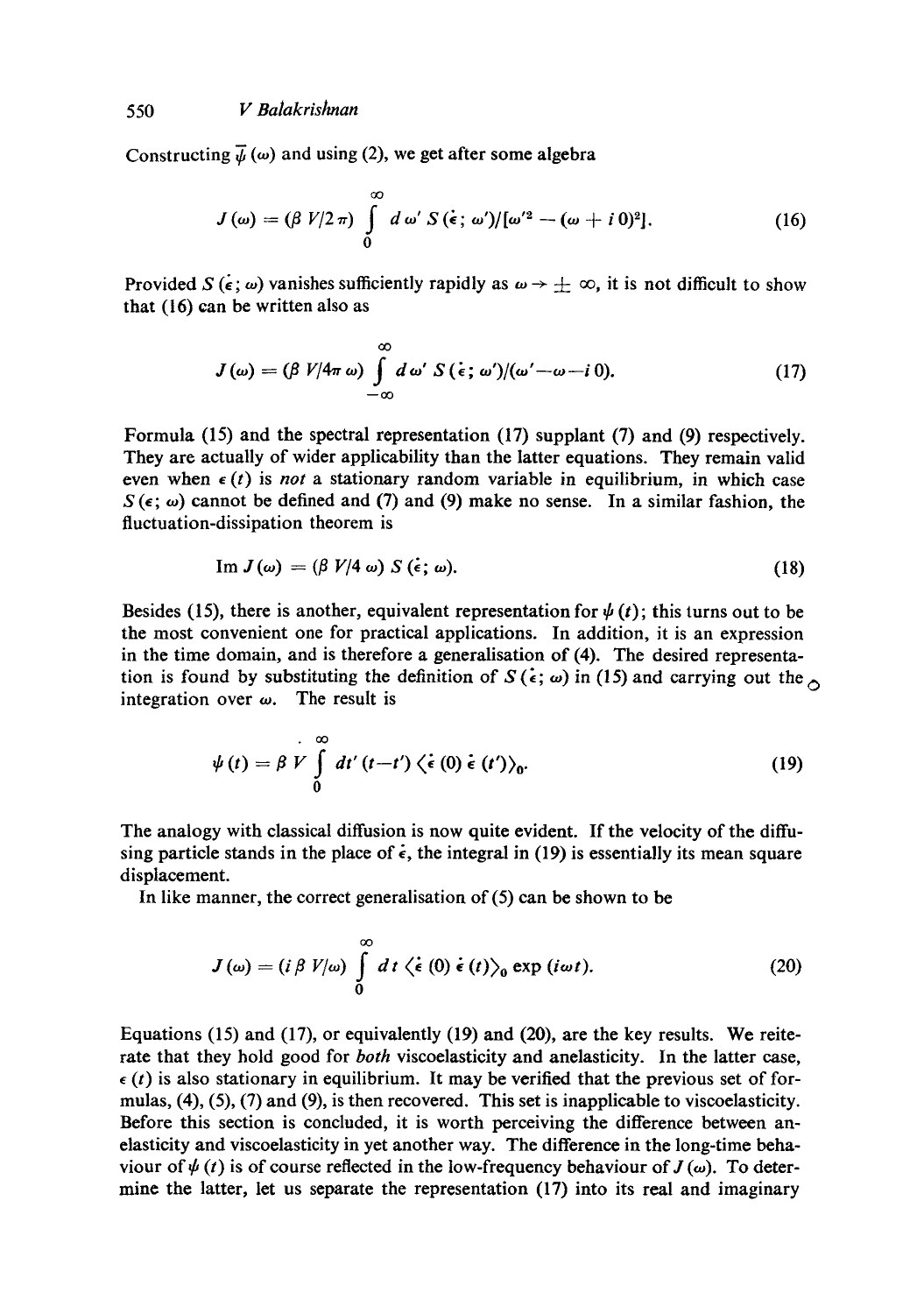parts.\* Now the principal value integral of  $S(\epsilon; \omega')/\omega'$  vanishes by virtue of symmetry. Hence, as  $\omega \rightarrow 0$ , the dominant contribution to  $J(\omega)$  comes from its imaginary part. This is given by (18). The extreme of viscoelastic behaviour occurs when  $S(\epsilon; 0)$ is a non-vanishing number. In that case  $J(\omega) \sim \omega^{-1}$ , with a coefficient equal to  $i\beta VS$  ( $\epsilon$ ; 0)/4. At the other extreme the divergence at  $\omega = 0$  actually disappears, because  $S(\epsilon; 0)$  vanishes. Anelasticity is the result. For, if  $\epsilon$  is *itself* stationary in equillibrium,

$$
S(\dot{\epsilon};0)=4\int\limits_{0}^{\infty}dt\,\langle\dot{\epsilon}(0)\dot{\epsilon}(t)\rangle_{0}=-4\,\langle\dot{\epsilon}(0)\epsilon(0)\rangle_{0}=0.
$$
 (21)

It is easy to show that, in this situation,

$$
J(0) = \psi(\infty) = \beta V \langle \epsilon^2 \rangle_0. \tag{22}
$$

Finally, consider the behaviour of  $J(\omega)$  as  $\omega \to \infty$ , or, equivalently, the  $t \to 0$  behaviour of the creep function. This question is related to that of an elastic component in the response. In turn, this depends on whether or not a subtraction is needed in the dispersion relation (17). If it is, then of course  $J(\omega)$  tends to a real constant as  $\omega \rightarrow \infty$ . If it is not.

$$
J(\omega) \sum_{\omega \to \infty} i\beta V K/4 \omega, \quad K = \lim_{\omega \to \infty} S(\epsilon; \omega). \tag{23}
$$

This corresponds to the linear dependence

$$
\psi(t) \rightarrow \frac{1}{t} \beta V Kt. \tag{24}
$$

In some cases, K may vanish.  $\psi(t)$  may then display a  $t^2$  dependence for small t. All these remarks will become clearer in the light of the specific examples to be considered below.

#### **3. Stochastic analysis of the network equation**

We now come to a most important task. The modified response-theoretic formulas of §2 were motivated by the assertion, already made, that  $\epsilon(t)$  is non-stationary while  $\dot{\epsilon}(t)$  is stationary in the absence of an applied stress. In more formal language (van Kampen 1977), the macroscopic equation for  $\epsilon(t)$  is supposed to be stable but not asymptotically stable, like that for the position of a Brownian particle. On the other hand, the macroscopic equation for  $\dot{\epsilon}(t)$  is asymptotically stable, like that for the velocity of a Brownian particle. This basic assertion must now be substantiated explicitly. Only then can confidence be placed in the formal answers derived in  $\S$ 2.

<sup>\*</sup>It is worth remembering that  $J(\omega)$  is a retarded susceptibility. It is not an analytic function of  $\omega$ . **The spectral representation (9) shows that it is the boundary value from above of an analytic func**tion of  $\omega$ . The latter has a cut along the real axis.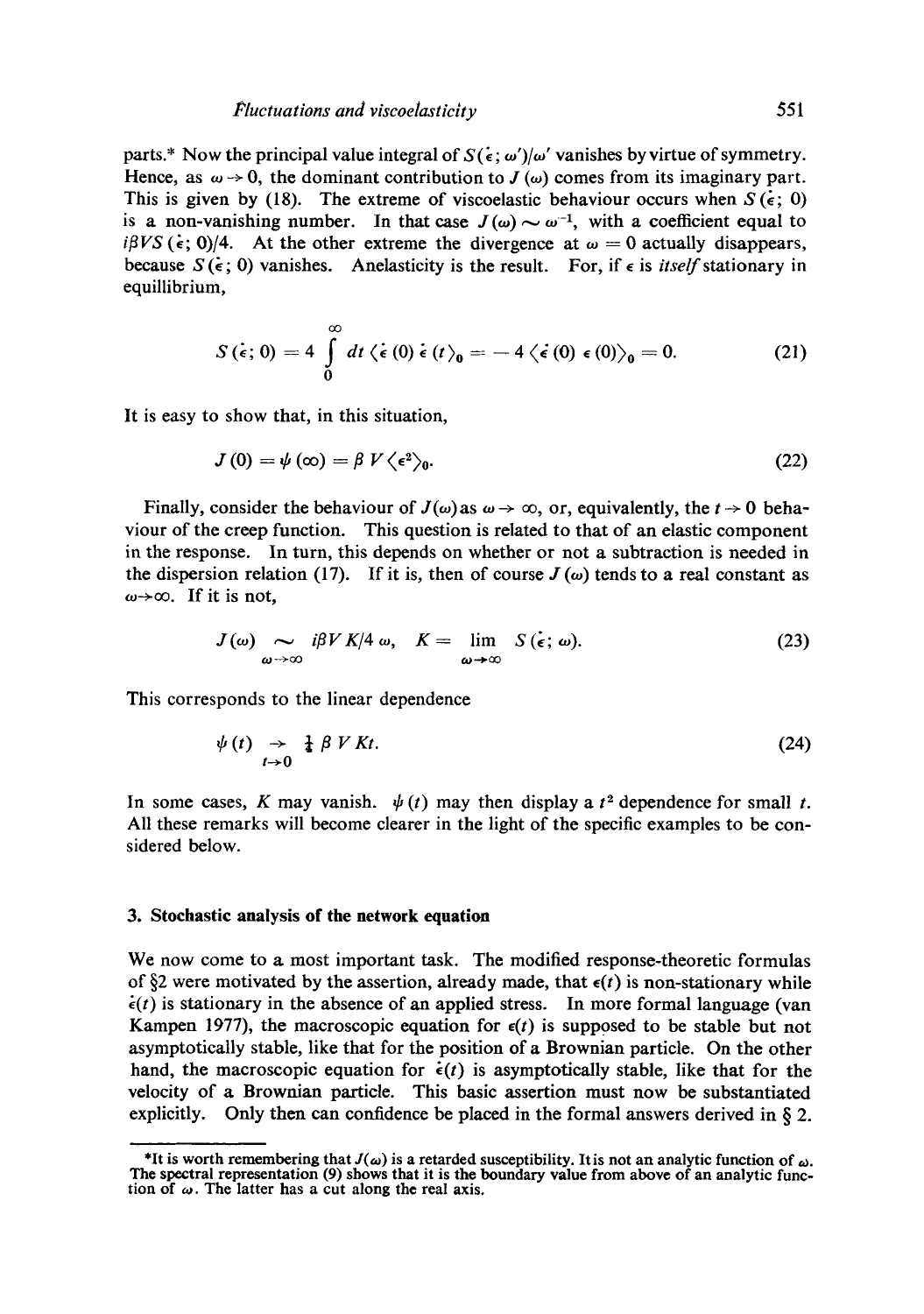## *~2 V Balakrishnan*

What must be done is as follows. A suitable macroscopic or phenomenological stress-strain constitutive equation that represents viscoelastic behaviour, must be chosen. Next, this relation must be regarded as a stochastic equation connecting the instantaneous fluctuating stress and strain. In the absence of an externally applied stress, the equation describes how random internal stress fluctuations drive the strain fluctuations.\* Given the statistical properties of the former, the equilibrium autocorrelation of the strain rate may be computed. When substituted in the LRT formulas of  $\S$  2, the known response functions corresponding to the macroscopic constitutive relation must emerge correctly. These response functions relate the average strain to the external stress. Their determination from the properties of equilibrium (zero applied stress) fluctuations in  $\dot{\epsilon}(t)$  constitute, therefore, a direct demonstration of our theory. Once this verification is achieved, attention may be diverted to applications.

The natural choice for the macroscopic constitutive relation corresponds to the Maxwell network. This is the simplest model of viscoelasticity. The stress-strain relation (10) and the creep function (11) have already been written down. The latter displays the typical runaway character of viscoelastic flow with increasing time. This will be reproduced from a consideration of the fluctuations. In addition, the unphysical instantaneous response occurring in the phenomenological model will be tamed. After the stochastic analysis of this archetypal model is completed, one need no longer lean upon any particular network equation to describe viscoelastic behaviour. Any convenient method of computing the equilibrium autocorrelation of the strain rate will suffice to solve the problem in each physical situation.

Let us begin, therefore, with the stochastic counterpart of the network equation (10), namely,

$$
\dot{\epsilon}(t) = \sigma(t)/\eta + \dot{\sigma}(t)/E. \tag{25}
$$

No external stress is applied,  $\sigma(t)$  is the random internal stress. It is taken to be a stationary random process with  $\langle \sigma(t) \rangle = 0$ . Therefore  $\dot{\epsilon}(t)$  is also a stationary random process with  $\langle \dot{\epsilon}(t) \rangle_0 = 0$ . On the other hand, integrating (25) with the initial condition  $\sigma(t_0)=0$ , say, gives

$$
\epsilon(t) - \epsilon(t_0) = (1/\eta) \int_{t_0}^t dt' \sigma(t') + (1/E) \sigma(t). \tag{26}
$$

The first term on the right arises from the dissipative element in the network, the dashpot in series. Its presence clearly shows that  $\epsilon(t)$  is not a stationary process, but rather one with stationary *increments* (Stratonovich 1963). This is the property ultimately responsible for viscoelastic flow in the model.

<sup>\*</sup>One could just as well adopt the complementary view: namely, that random internal *strain*  **fluctuations** drive those in **the stress.** This would be a more natural standpoint, perhaps, if one could also ' apply' external strain. And indeed **this is effectively the** case in a stress relaxation experiment. Moreover, the Maxwell model does exhibit an exponential stress relaxation. However, we have once and for all chosen to regard **the stress as the 'external** force' in the Hamiltonian, **and the strain as the conjugate variable. No generality is lost by retaining this convention. In fact, our being able to handl¢ viscoelastic crop directly, instead of considering stress relaxation, is an illustration of the power of the method of analysis used.**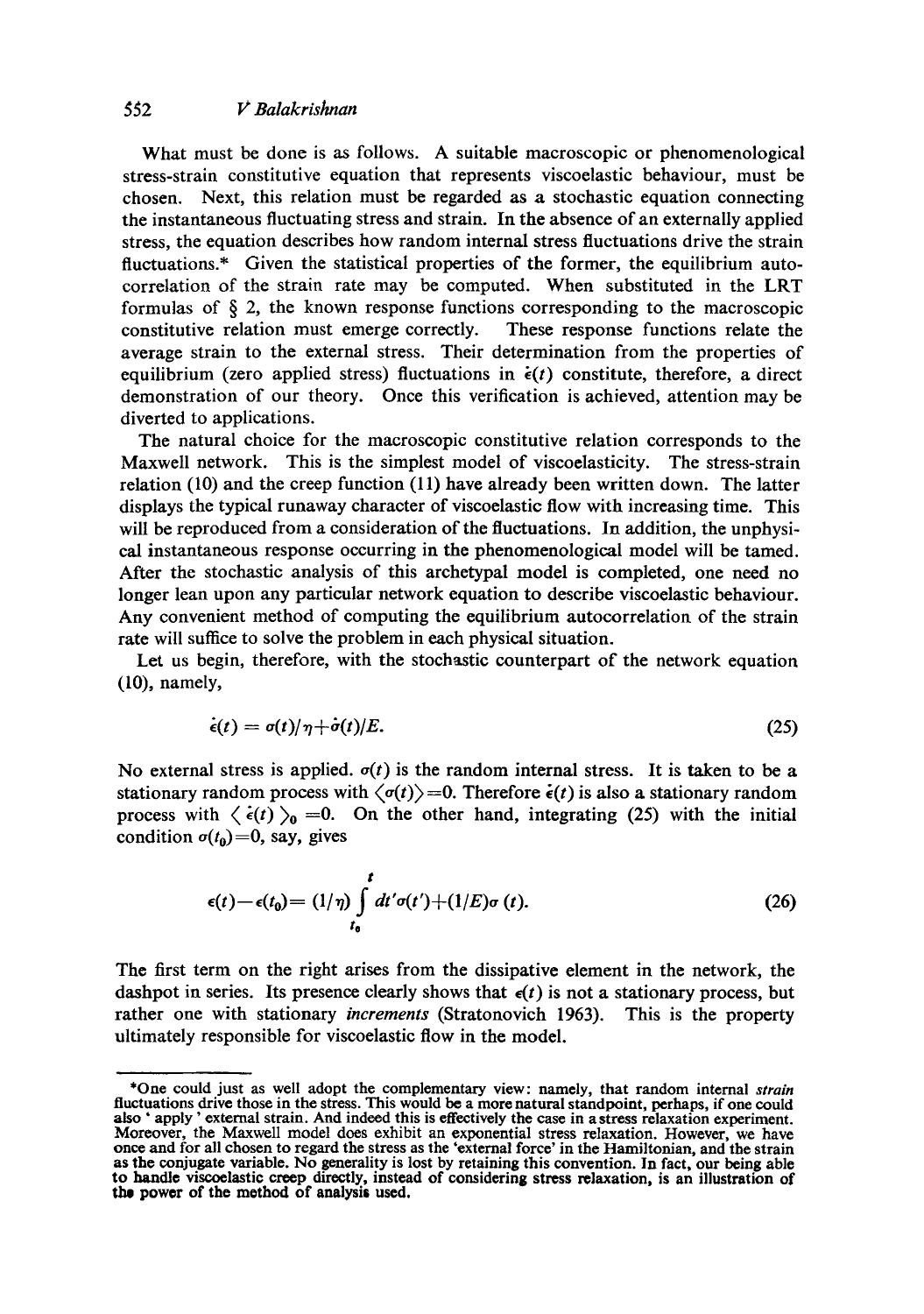When applied to (25), the Wiener-Khinchin theorem gives

$$
S(\dot{\epsilon};\,\omega)=(1/\eta^2+\omega^2/E^2)\;S(\sigma;\,\omega).
$$

To go on, some further properties of the stochastic process  $\sigma(t)$  must be specified. The simplest choice is a totally random  $\sigma(t)$ , a white noise—more specifically, a  $\delta$ correlated Gaussian Markov process. However, this is an idealisation not realisable in practice. There is also a technical difficulty in defining the corresponding derivative process  $\dot{\sigma}(t)$ , and the latter occurs in the stochastic equation. Finally, the factor  $\omega^2$  in (27) (associated with the instantaneously responding part of the network) leads to an unphysical divergence of  $S(\epsilon; \omega)$  as  $\omega \rightarrow \infty$ , if  $S(\sigma; \omega)$  has the flat spectrum corresponding to white noise. All these problems can be solved quite simply. After white noise, the simplest random process is a stationary Gaussian Markov process. We take  $\sigma(t)$  to be such a process. It is then exponentially correlated:

$$
\langle \sigma(0) \sigma(t) \rangle = \langle \sigma^2 \rangle \exp(-\gamma t) (t > 0). \tag{28}
$$

The correlation time is  $1/\gamma$ . Further,

$$
S(\sigma; \omega) = 4 \langle \sigma^2 \rangle \ \gamma / (\gamma^2 + \omega^2). \tag{29}
$$

The white noise case can also be recovered from the above, on letting  $\langle \sigma^2 \rangle \rightarrow \infty$ ,  $\gamma^{-1} \rightarrow 0$  such that

$$
\lim \langle \sigma^2 \rangle / \gamma = \text{constant} = \Gamma / 2. \tag{30}
$$

We have then

$$
\langle \sigma(0) \; \sigma(t) \rangle = \; \Gamma \; \delta(t), \; S(\sigma; \, \omega) = 2 \; \Gamma \; . \tag{31}
$$

Let us return to (28) and (29). Substitute the latter in (27), and use the result in equation (15) for the creep function. Performing the required integration, we obtain

$$
\psi(t) = \beta V \langle \sigma^2 \rangle \left[ t/\eta^2 \gamma + (1/E^2 - 1/\eta^2 \gamma^2) \left\{ 1 - \exp \left( -\gamma t \right) \right\} \right]. \tag{32}
$$

Except for the additional exponential term, this is functionally of the same form as (11), as required. Let us analyse (32) point by point. First, note that the exponential term ensures that  $\psi(0) = 0$ . Hence there is no strictly instantaneous response, as long as the correlation time  $\gamma^{-1}$  is non-yanishing. If  $\gamma^{-1}$  is very small, then  $\exp(-\gamma t) \rightarrow 0$  within a very short time period t. The system then *appears* to have an elastic response. The next point is crucial. For large values of  $t$  (such that  $\gamma$  t > 1), the term linear in t dominates  $\psi(t)$ . Likewise, the creep function (11) obtained from the macroscopic equation (10) is dominated by the linear term  $t/\eta$ . A comparison thus yields the equation

$$
\eta = \beta V \langle \sigma^2 \rangle / \gamma. \tag{33}
$$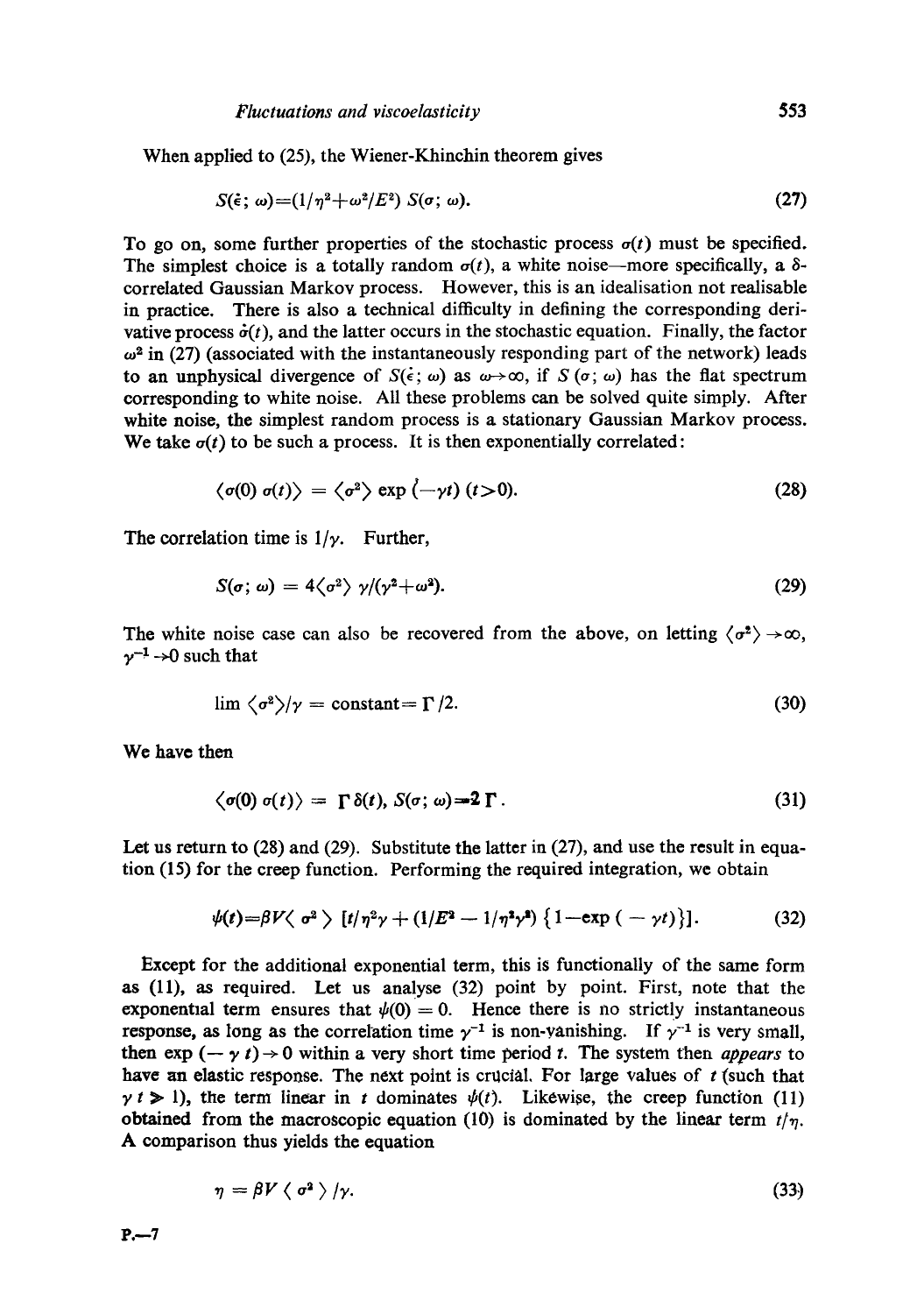In the white noise limit (30), the above relation becomes

$$
\Gamma = 2\eta k_B T/V. \tag{34}
$$

Equation (33) and its special case (34) represent a very important consistency condition, the fluctuation-dissipation theorem. It relates the strength of the random internal stress to the parameter controlling the dissipation in the network, the dashpot viscosity  $\eta$ . Such a relation exists even though  $\epsilon(t)$  is non-stationary because  $\dot{\epsilon}(t)$  *is* stationary and the macroscopic equation for this latter variable is asymptotically stable. What is even more striking is the following observation. In paper I, a stochastic analysis of the Voigt network was given. This is the simplest model of anelasticity. It consists of a spring and dashpot in *parallel*. Here,  $\epsilon(t)$  is itself stationary in equilibrium. The corresponding fluctuation-dissipation theorem happens to be precisely the one deduced above! (See equation (40) of I). There is a simple explanation for this 'coincidence '. After all, the fluctuation-dissipation connection should transcend the particular configuration in which the dissipative element occurs in the network.\* Therefore this identity of result, obtained from two very different network equations describing two different types of mechanical behaviour, is gratifying. It serves as a further corroboration of our procedure.

Next, consider (32) once again in the region  $\gamma t \geq 1$ , so that the exponential term may be dropped. Comparing the constant term in the result with that in (11), we get the equation

$$
1/E = \beta V \langle \sigma^2 \rangle (1/E^2 - 1/\eta^2 \gamma^2). \tag{35}
$$

Solving for  $E$ , and using (33), we find that

$$
E = (\sqrt{5} - 1)\beta V \langle \sigma^2 \rangle / 2 = (\sqrt{5} - 1)\eta \gamma / 2. \tag{36}
$$

Before commenting on the final equation in (36) let us record that (33) and (36) help write the true creep function (32) of the Maxwell network in the form

$$
\psi(t) = (t/\eta) + (1/E) [1 - \exp(-\gamma t)]. \tag{37}
$$

This replaces (11). The compliance corresponding to (37) is, using (2),

$$
J(\omega) = (i/\eta \omega) + \gamma/E(\gamma - i\omega). \tag{38}
$$

Since this expression vanishes as  $\omega \rightarrow \infty$ , no subtraction is needed in the spectral representation for  $J(\omega)$ . The limit  $\gamma \to \infty$  takes us back to the instantaneous response situation, in which  $J(\infty) = \psi(0) = 1/E$ .

Let us now comment on the relation between  $E$  and  $\eta$  that appears to be expressed by the final equation in (36). At the phenomenological level, of course, these are two quite independent, unrelated network parameters. Now the compliance of the origi-

<sup>\*</sup>Equation (34) is the mechanical equivalent of the Nyquist theorem for the thermal noise voltage in a resistor. The latter relation is clearly independent of whether a series or parallel **effective**  LR circuit is used in deriving it.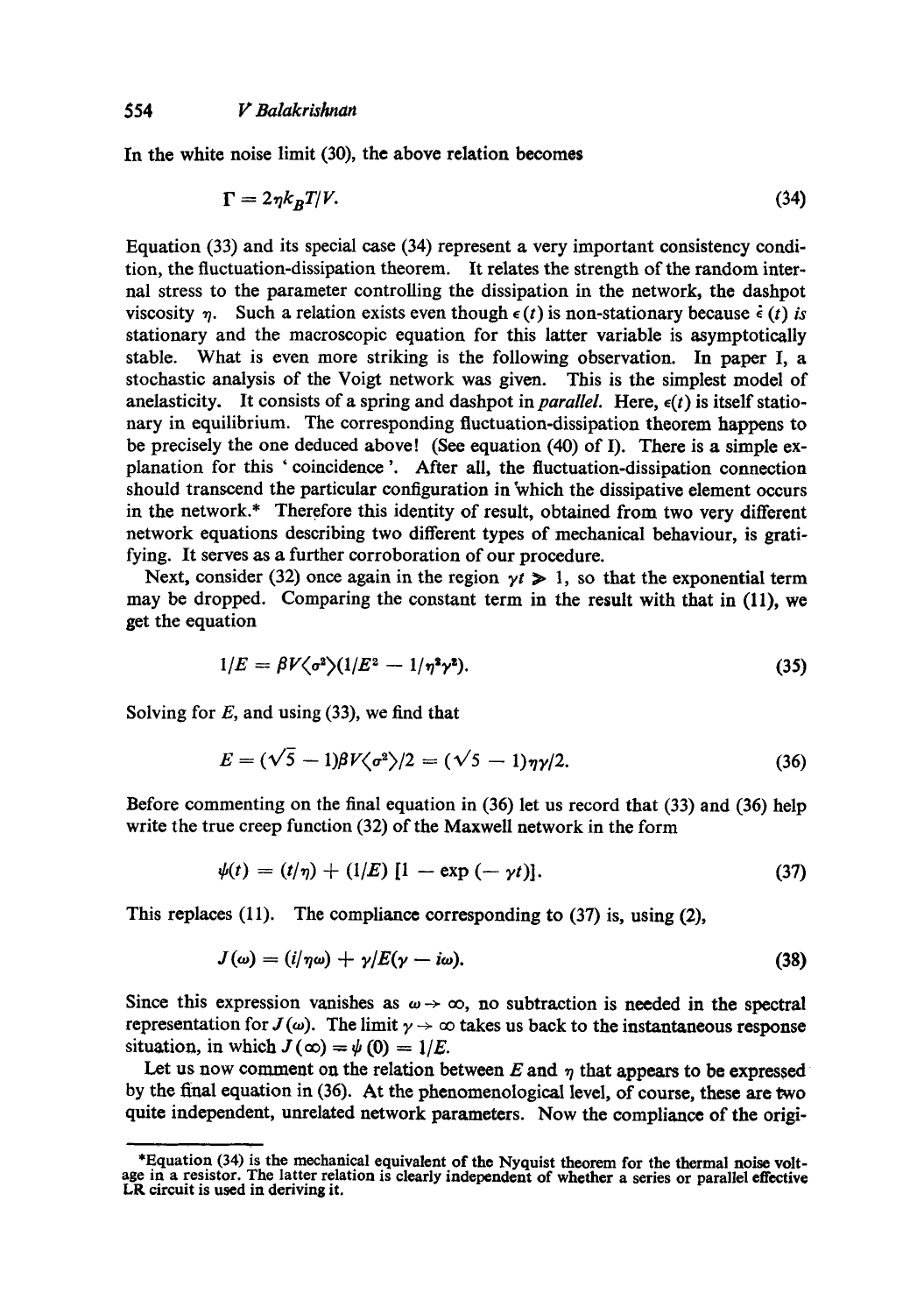nal Maxwell network is given by  $(1/E)+(i/\eta\omega)$ . One may be tempted to argue, therefore, that causality, i.e., a dispersion relation, does connect the real and imagimary parts of this expression. Once again, this is not so. The model is so simple that both the terms in the compliance are ' exceptions '. The real part is a subtraction term. The imaginary part is a zero-frequency pole. Both these are independent additions to the analytic part of the generalised susceptibility. It is the latter part that obeys a dispersion relation. In the present instance, this part happens to be absent, that is, identically zero. Hence  $E$  and  $\eta$  are not related.

What is the meaning, then, of (36)? The original Maxwell model exhibits stress relaxation. The stress required to maintain a given constant strain imposed at  $t=0$ decreases exponentially with time. The stress relaxation function is  $E \exp(-Et/\eta)$ . The relaxation time is  $\tau = \eta/E$ . Equation (36) merely relates this to the correlation time  $1/\gamma$  of the random internal stress, according to  $\tau = (\sqrt{5}+1)/2\gamma$ . However,  $\tau$ should no longer be regarded as the actual relaxation time. We have shown that (37) and (38) are the true response functions of the model. Concurrently, the stress relaxation function is also modified.<sup>\*</sup> It is given by E' exp  $(-t/\tau')$ , where the relaxation strength decreases to  $E'=2(\sqrt{5}-2)E/(\sqrt{5}-1)\approx 0.39$  E. The relaxation time turns out to have the ' renormalised ' value

$$
\tau' = (\sqrt{5} + 3)/2\gamma = \tau + 1/\gamma. \tag{39}
$$

The smearing out of the original instantaneous response thus slows down the stress relaxation.

### **4.** A general form for  $\psi$  (t); other remarks

The creep function of the original Maxwell model is linear in t, with a slope  $1/n$ . According to the modified form (37), however, this is the asymptotic value of the slope. For very small values of  $t(yt \leq 1)$ ,  $\psi(t)$  is again approximately linear in t. The slope is  $(1/\eta) + (\gamma/E) = (\sqrt{5}+3)/2\eta \approx 2.62/\eta$ .

 $\psi(t)$  has a leading linear behaviour for small t because  $\dot{\epsilon}(t)$  has a white noise component in the example under consideration. (Equations (27) and (29) show that  $S(\epsilon; \omega)$  $\rightarrow$  const. as  $\omega \rightarrow \infty$ .) It is necessary to point out that this will *not* be the case in most physical situations.  $\epsilon(t)$  can generally be related to some microscopic velocity or current. In a wide range of problems, the conditional probability density of the **latter** variable can be taken to obey a generalised Fokker-Planck equation. In a broad sense, we may say that the viscoelasticity of the material is ' diffusion-controlled '. As in various other situations (see, e.g., Balakrishnan 1978b), the advantage of the LRT approach is that only the external stress-free master equation need be considered in evaluating the creep function, compliance, etc. Quite generally,  $\langle \dot{\epsilon}(0) \dot{\epsilon}(t) \rangle_0$  will turn out to be a damped exponential, or possibly a superposition of such terms. Unless there are questions of convergence in cases involving a super-

**<sup>\*</sup>To determine the stress relaxation function, we may use the fact that its Fourier-Laplace trans**form  $\phi(\omega)$  and that of the creep function,  $\phi(\omega)$ , are related by  $1 + \omega^2 \phi(\omega) \overline{\phi(\omega)} = 0$ .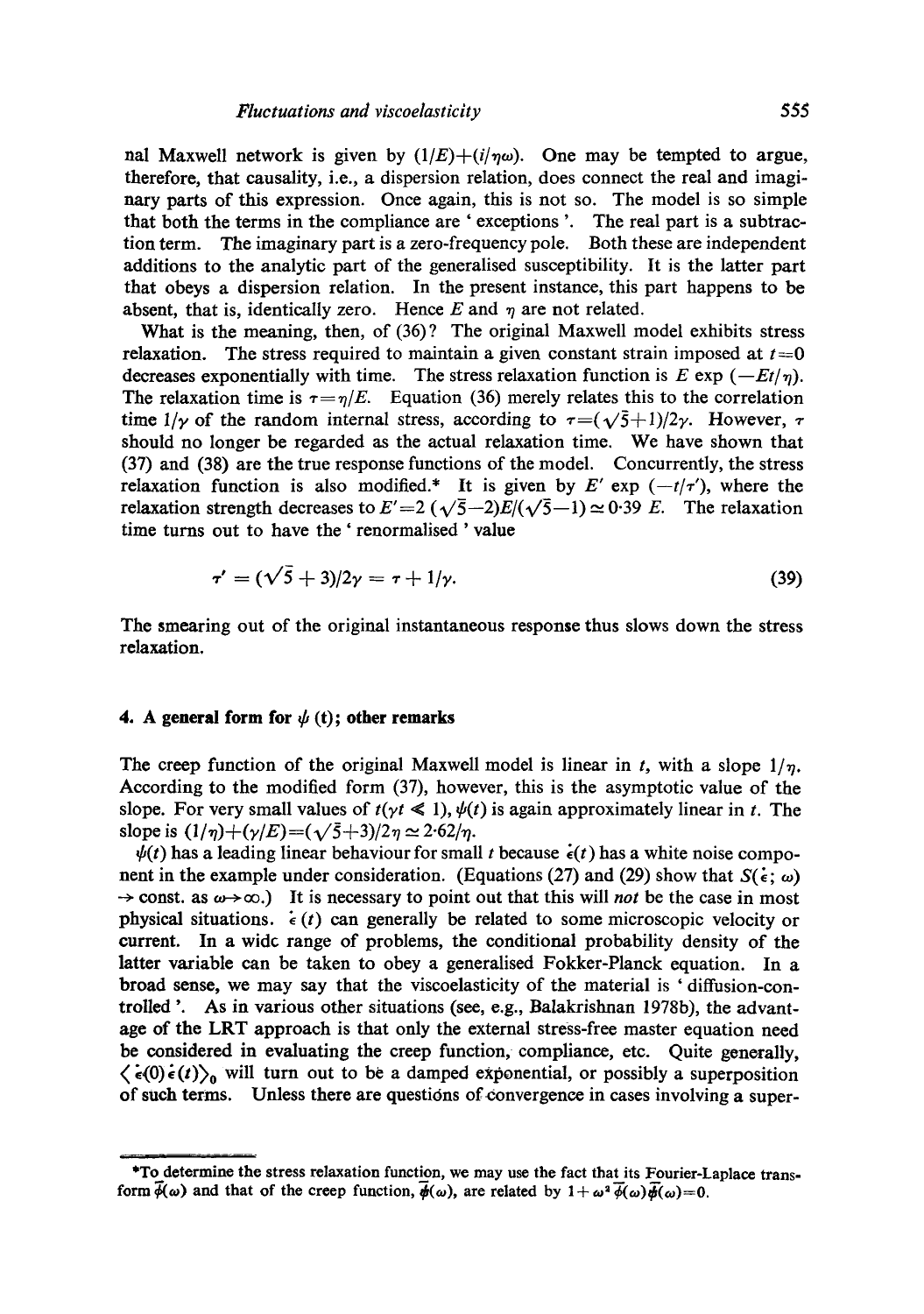position of an infinite number of terms, the representation (19) enables us to deduce the leading small  $t$  behaviour

$$
\psi(t) \sim \frac{1}{2} \beta V \langle \dot{\epsilon}^2 \rangle_0 t^2. \tag{40}
$$

This explains the comment made following (24). Similarly, the asymptotic behaviour of the creep function is given by

$$
\psi(t) \sim \beta V t \int_{t-\infty}^{\infty} dt' \langle \dot{\epsilon}(0) \dot{\epsilon}(t') \rangle_0.
$$
\n(41)

As already shown in (21), this integral vanishes, and the strain therefore saturates, in the special case of anelasticity.

The rest is specific to the particular problem of interest. A few further remarks of a general nature may be made. An example of diffusion creep is Nabarro-Herring creep (see, e.g., Nowick and Berry 1972). This occurs in metals at high temperatures. The mechanism is the anisotropic intra-grain diffusion of vacancies under an applied stress. To determine the associated creep function *rigorously,* the equilibrium autocorrelation of the vacancy current must be computed. However, one may state on physical grounds that the basic time scale governing the correlation of this fluctuating current will be  $\sim l^2/D$ , where l is the average linear dimension of a grain and D is the vacancy diffusion constant. Of course, a whole spectrum of relaxation times, related to the basic time scale, may occur in the expression for  $\langle \dot{\epsilon}(0) \dot{\epsilon}(t) \rangle_0$ . This depends on the boundary conditions of the problem. A similar thing happens in the Rouse molecular theory of polymer viscoelasticity (Rouse 1953) as well as in subsequent refinements. Here each macromolecule is assumed to be made up of  $n<sup>1</sup>$  submolecules '. The end-to-end displacement  $r_i$  of the *i*th submolecule is supposed to have a Gaussian distribution. A diffusion model is set up to describe the random motion of the points joining two submolecules. It turns out that  $n$  relaxation times occur in the problem, given by

$$
1/\tau_r = (24 Bk_B T/r_s^2) \sin^2 \left[\pi r/2(n+1)\right]. \quad (r=1, 2, \ldots n). \tag{42}
$$

Here B is a ' mobility' constant, and  $\overline{r_s^2}$  is the mean square end-to-end distance of a submolecule. In all the above cases,  $\langle \dot{\epsilon}(0)\dot{\epsilon}(t)\rangle_0$  is a continuous or discrete superposition of damped exponentials. It is therefore interesting to see what the functional form of the corresponding creep function is. *This* form promises to be one of some generality.

Accordingly, let

$$
\langle \dot{\epsilon}(0) \dot{\epsilon}(t) \rangle_0 = \sum_i c_i \exp^*_{\mathbf{a}}(-\lambda_i t) (\lambda_i > 0), \tag{43}
$$

where the summation may be an integration in some cases. Oscillatory multiplicative factors (e.g., cos  $\omega_i t$ ) can be included if necessary without any difficulty. Pro